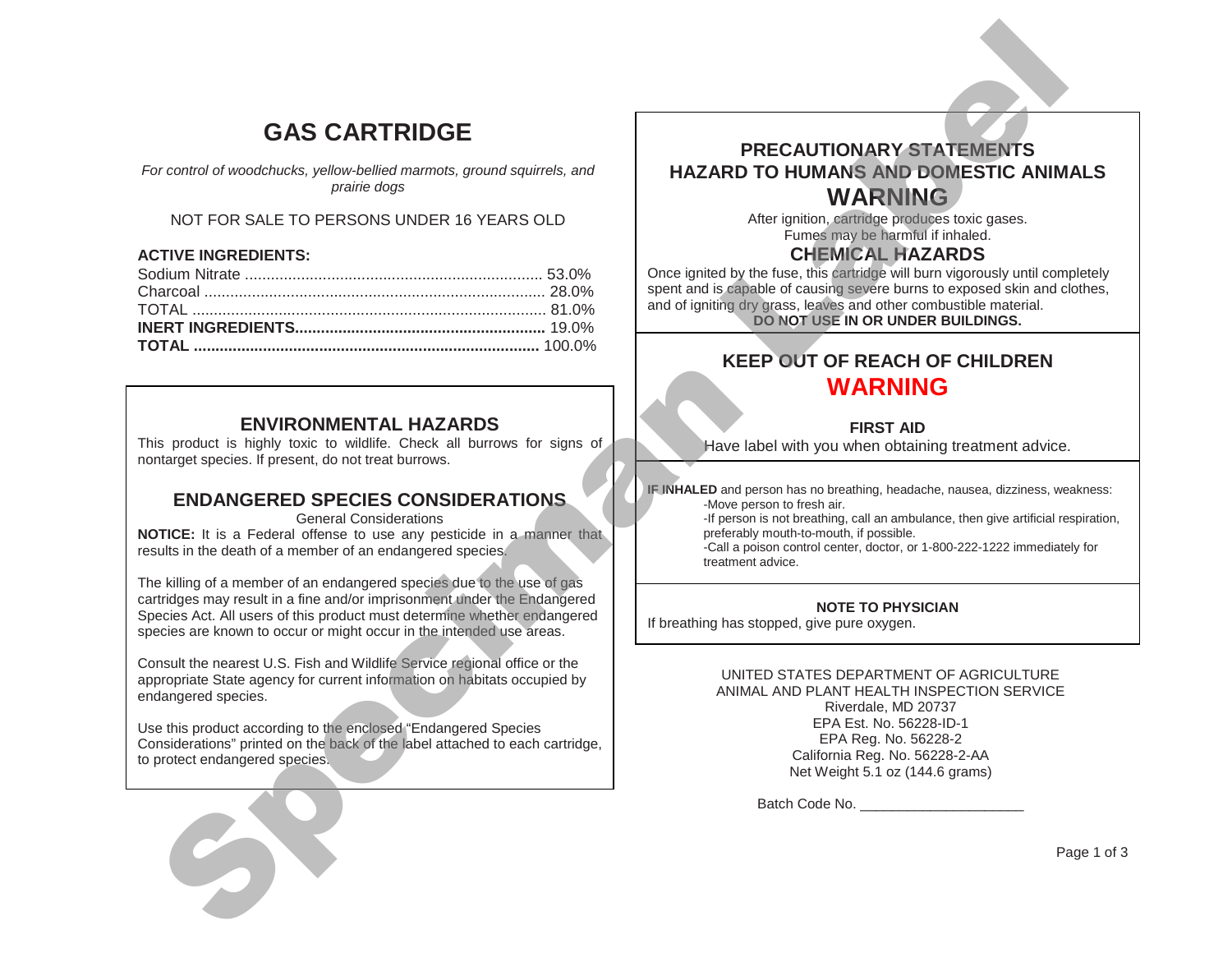#### **DIRECTIONS FOR USE**

It is a violation of Federal Law to use this product in a manner inconsistent with its labeling.

#### **USE RESTRICTIONS**

This product may be used to control woodchucks (*Marmota monax*), yellowbellied marmots (*M. flaviventris*), ground squirrels (*Spermophilus spp.*), blacktailed prairie dogs (*Cynomys ludovicianu*s), white-tailed prairie dogs (*C. leucurus*), and Gunnison prairie dogs (*C. gunnisoni*) in open fields, non-crop areas, rangelands, reforested areas, lawns and golf courses. This product may only be used underground in burrow systems. It may not be used to fumigate buildings or other man-made structures. Do not use in or under buildings or near flammable material, or when either the soil or the vegetation in the area to be treated are in extremely dry conditions. USE THIS PRODUCT ONLY IN BURROW SYSTEMS KNOWN TO BE IN ACTIVE USE BY THE TARGET SPECIES.

#### **APPLICATION DIRECTIONS: GENERAL PROCEDURES**

Locate and plug all entrances to the burrow system except the entrance selected for treatment. Obtain material needed to plug the entrance once the cartridge is applied.

Using a nail at least 1/8" in diameter, puncture the fuse-end cap of the cartridge at the points marked on it. Insert fuse in the center hole into the cartridge. Insure that there is a minimum of 3 inches of exposed fuse.

**NOTE:** The minimum burn time for these fuses is 5 seconds.

Hold cartridge away from face and body, then light fuse. Place cartridge, fuse end first, as far into the burrow as possible. Close entrance to burrow immediately. Cover all cracks in soil where smoke escapes.

#### **APPLICATION DIRECTIONS: TARGET-SPECIFIC DIRECTIONS**

Woodchucks and yellow-bellied marmots: Consult state wildlife agency before using this product for woodchuck or marmot control. Examine burrows to be sure that they are in active use by woodchucks or marmots. Burrows are 25 to 30 cm (10 to 12 inches) in diameter. Active burrows have a mound of fresh soil at the main entrance and trails leading to feeding areas. Do not gas if nontarget species are observed entering or using the burrow. It is preferable to control woodchucks or marmots in February or March before young are born and leave the burrows. Fewer nontarget species use the burrows in the spring. Use extra caution when treating woodchuck or marmot burrows in October through January when burrows may be inhabited by cottontail rabbits. **DO NOT** treat unoccupied burrows. volstin d'Esperanto de la manife para de la manife de la manife de la manife de la manife de la manife de la manife de la manife de la manife de la manife de la manife de la manife de la manife de la manife de la manife d

Locate all burrow entrances if possible. Select one for treatment and close all others with rock and soil. Light fuse and insert cartridge fuse-end first as far as possible into burrow. Immediately cover opening with rock and soil, being careful not to smother cartridge.

#### **DIRECTIONS FOR USE, continued**

#### **TARGET-SPECIFIC DIRECTIONS, continued**

Ground squirrels and Prairie Dogs: Ground squirrel burrow design varies with the species, soil type, habitat, and climate. Burrows may be as deep as 3 m (9 feet). Diameter varies with the body size of the species and may range from 5 to 25 cm (2 to 10 inches). Prairie dog burrows have large holes and cone shaped mounds and may extend to 5 m (15 feet) below the surface. It is preferable to treat burrows of either genus during the spring breeding season. Observe the area in early morning and late evening during 24 hours before treating burrows to confirm that prairie dogs or ground squirrels are actively using the site. **DO NOT** treat unoccupied burrows. **DO NOT** treat burrows with evidence that a snake or weasel has entered in pursuit of prey.

Burrowing owls occasionally use prairie dog burrows for breeding from May through July. Check with the local wildlife agency before using this product to determine the possible presence of burrowing owls in the area to be treated and inspect the colony for signs of burrowing owls. The presence of owls is indicated by the presence of guano or shredded cow and horse dung around the burrow from May through mid-June. If burrowing owls are known or suspected to be present in a colony, **DO NOT** use the gas cartridge in the colony from May to July.

Collect soil and other material to close burrow openings. Treat each burrow opening by lighting fuse and inserting cartridge into burrow, fuse end first (make sure burrow is large enough for easy insertion of cartridge before lighting fuse). Cover burrow immediately, taking care not to smother cartridge with loose soil. Immediately cover all nearby cracks in soil or openings from which smoke escapes. Proceed to nearest open burrow and follow same procedure.

#### **STORAGE AND DISPOSAL**

**Do not contaminate water, food or feed by storage or disposal.**

**STORAGE:** Store only in original container, in a cool, dry place inaccessible to children and pets and away from fire, heat and direct sunlight.

**PESTICIDE DISPOSAL:** To dispose of unused cartridges, soak in water, crush and bury at least 6" deep in loose soil. Never place unused product down any indoor or outdoor drain.

**CONTAINER DISPOSAL:** Nonrefillable container. Do not reuse or refill this container. Offer for recycling, if available. If recycling is not available, place in trash.

Page 2 of 3